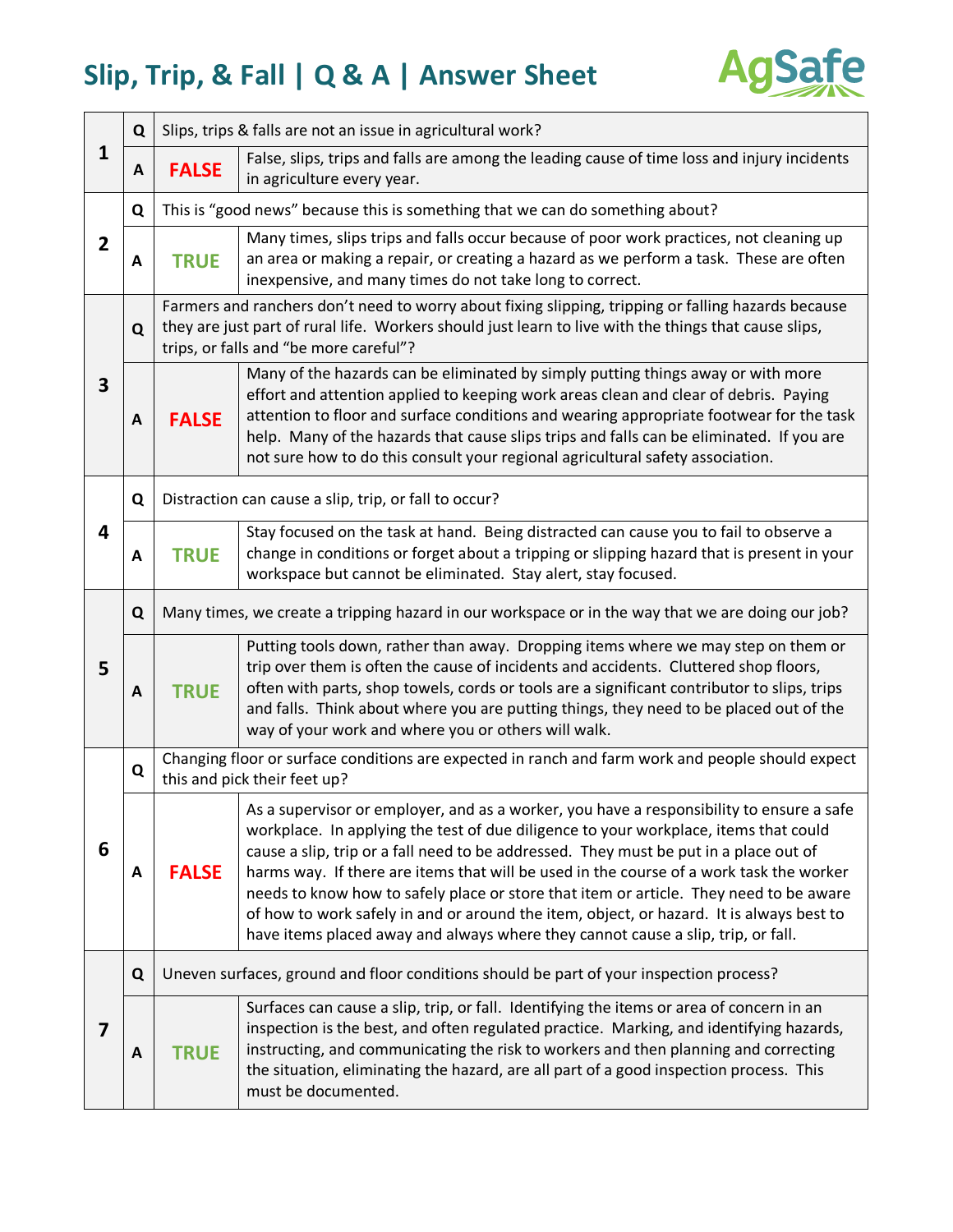

| 8  | Q           | How you mount or dismount mobile equipment, tractors, in particular, is a matter of personal                                                                                |                                                                                                                                                                                                                                                                                                                                                                                                                                                                                                                                                                                                                                                                                                                                                                                                                                                                                                                                                                                                                                                                                                                                                                   |  |
|----|-------------|-----------------------------------------------------------------------------------------------------------------------------------------------------------------------------|-------------------------------------------------------------------------------------------------------------------------------------------------------------------------------------------------------------------------------------------------------------------------------------------------------------------------------------------------------------------------------------------------------------------------------------------------------------------------------------------------------------------------------------------------------------------------------------------------------------------------------------------------------------------------------------------------------------------------------------------------------------------------------------------------------------------------------------------------------------------------------------------------------------------------------------------------------------------------------------------------------------------------------------------------------------------------------------------------------------------------------------------------------------------|--|
|    |             | preference?                                                                                                                                                                 |                                                                                                                                                                                                                                                                                                                                                                                                                                                                                                                                                                                                                                                                                                                                                                                                                                                                                                                                                                                                                                                                                                                                                                   |  |
|    | A           | <b>FALSE</b>                                                                                                                                                                | Best practice is always to treat the tractor step like a ladder. Face the tractor, or other<br>mobile equipment piece when you get on or off. Face in when you get on, face in when<br>you get off. This may require training, or at least the development of a new habit.<br>Supervision and reminding yourself as you modify your habit as you learn to do this will<br>help. Take it slow and use every step. Always maintain 3 points of contact when<br>mounting or dismounting.                                                                                                                                                                                                                                                                                                                                                                                                                                                                                                                                                                                                                                                                             |  |
| 9  | $\mathbf Q$ | Clearing ice and snow build up on tractor steps or other mobile equipment access points is the<br>responsibility of the mechanic, maintenance person or the owner/employer? |                                                                                                                                                                                                                                                                                                                                                                                                                                                                                                                                                                                                                                                                                                                                                                                                                                                                                                                                                                                                                                                                                                                                                                   |  |
|    | A           | <b>FALSE</b>                                                                                                                                                                | This is an operator responsibility and should be part of your pre-shift mobile equipment<br>inspection. Debris, ice, snow, or broken steps or access points must be remedied as<br>soon as practicable. Ice, snow, dirt, and debris must be cleaned off and the step cleared<br>to enable safe use of the step. If the step or access point is damaged, then it must be<br>repaired to enable safe use. If you have a supervisor, report the matter to them. You<br>may need to put the equipment out of service until repaired.                                                                                                                                                                                                                                                                                                                                                                                                                                                                                                                                                                                                                                  |  |
| 10 | Q           |                                                                                                                                                                             | In the summertime there is no need to worry about how I get on or off a tractor step?                                                                                                                                                                                                                                                                                                                                                                                                                                                                                                                                                                                                                                                                                                                                                                                                                                                                                                                                                                                                                                                                             |  |
|    | A           | <b>FALSE</b>                                                                                                                                                                | Many slips, trips and falls occur in the summer. Loose gravel, sand on hard surfaces,<br>rutted or uneven terrain can easily cause you to slip, trip or fall. Ensure your footing is<br>solid. Whenever possible park in a place that affords clear, clean mounting and<br>dismounting of the tractor. When exiting onto loose gravel or sand, rutted or uneven<br>ground be cautious in the placement of your feet, do not "jump" off the unit, and<br>maintain a 3-point contact. Use the "face on, face off" method.                                                                                                                                                                                                                                                                                                                                                                                                                                                                                                                                                                                                                                           |  |
| 11 | Q           | I should consider the task I will be performing today whenever possible and think about what the<br>floor or ground conditions might be like today at work?                 |                                                                                                                                                                                                                                                                                                                                                                                                                                                                                                                                                                                                                                                                                                                                                                                                                                                                                                                                                                                                                                                                                                                                                                   |  |
|    | A           | <b>TRUE</b>                                                                                                                                                                 | Agricultural workers often perform a variety of jobs, tasks, and activities. These can<br>change from day to day or even change several times within the same workday.<br>Workers must know that the footing conditions can change depending upon the task<br>and should consider the weather, floor type, regulatory requirements, ground<br>conditions and weather conditions when selecting footwear.                                                                                                                                                                                                                                                                                                                                                                                                                                                                                                                                                                                                                                                                                                                                                          |  |
|    | Q           |                                                                                                                                                                             | Every tripping hazard can be easily eliminated?                                                                                                                                                                                                                                                                                                                                                                                                                                                                                                                                                                                                                                                                                                                                                                                                                                                                                                                                                                                                                                                                                                                   |  |
| 12 | A           | <b>FALSE</b>                                                                                                                                                                | Some conditions and work situations will never allow for the complete elimination of<br>tripping or slipping hazards. Some things, like checking calves in a winter storm,<br>stepping over crisscrossed deadfalls in the bush moving livestock, stepping over or<br>around the rails for picking carts or sliding platforms in nurseries, or walking across wet<br>floors in a dairy are simply a reality of the work done on farms and ranches in Canada.<br>When the hazard cannot be eliminated it must be recognized (known) and managed<br>(controlled). The hazard needs to be made known to workers and this instruction must<br>be documented. Working in such environments will require a risk assessment and safe<br>work practice be established for working in and around the unfixable situation or item.<br>When and where possible always eliminate the hazard, but this may not always be<br>possible. When it is not, workers must always be alerted to the risks and hazards<br>associated with the task, the potential for changing conditions, their workspace and the<br>inherent risks associated with a trip, slip or fall in that space. |  |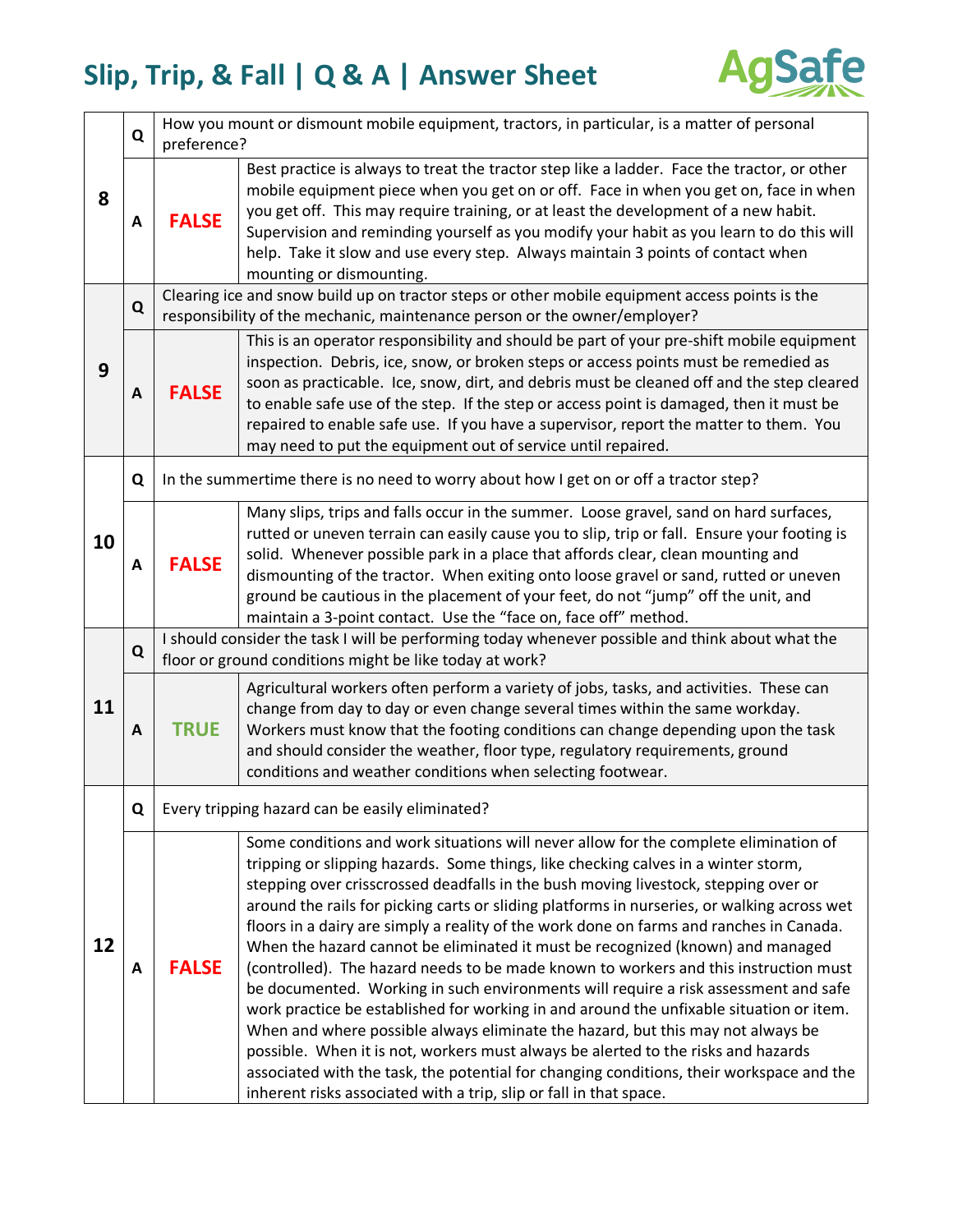

| 13 | Q |                                                                                                                                               | Personal protective equipment is a must if there is a slipping or tripping hazard?                                                                                                                                                                                                                                                                                                                                                                                                                                                                                                                                                                                                                                                                                                                                                                                                                                                |  |
|----|---|-----------------------------------------------------------------------------------------------------------------------------------------------|-----------------------------------------------------------------------------------------------------------------------------------------------------------------------------------------------------------------------------------------------------------------------------------------------------------------------------------------------------------------------------------------------------------------------------------------------------------------------------------------------------------------------------------------------------------------------------------------------------------------------------------------------------------------------------------------------------------------------------------------------------------------------------------------------------------------------------------------------------------------------------------------------------------------------------------|--|
|    | A | <b>FALSE</b>                                                                                                                                  | While PPE may be helpful, and it certainly may reduce the injury or impact of a mishap,<br>it will not eliminate the hazard. Workers may be required to wear articles of PPE, and<br>it may be advantageous in certain circumstances where there is a risk of slipping,<br>tripping, or falling, but this is lesser solution in the hierarchy of controls. Eliminating<br>the hazard is the best. Managing the work in and around the hazard is also required<br>and is preferable to simply counting on PPE to protect you from the slip, trip or fall.<br>PPE can reduce the impact and reduce injury and should always be a consideration,<br>but PPE is not an excuse for not trying to eliminate the hazard or working safely<br>around the hazard.                                                                                                                                                                          |  |
|    | Q | Spills, wet floors and other liquids or materials that are on your shop floor should be cleaned up<br>immediately?                            |                                                                                                                                                                                                                                                                                                                                                                                                                                                                                                                                                                                                                                                                                                                                                                                                                                                                                                                                   |  |
| 14 | A | <b>TRUE</b>                                                                                                                                   | It is always best to create and then to maintain a safe working environment.<br>Immediately cleaning up spills, in accordance with protocols and procedures<br>appropriate to the substance is always best. (be certain of what the substance is.<br>Once confirmed and known see MDS if uncertain of how to clean the liquid or<br>material) Working around material, items or liquids that are not normally where this<br>spill or item is, will increase the risk of slipping, tripping, or falling. When you have put<br>something down or liquids or materials have come to rest on the floor in your<br>workspace and they are not normally there, it is extremely easy to forget about such<br>things resulting in a slip, trip or fall. Always clean up liquids, materials, and discarded<br>or fallen items immediately. Put tools away, clean up spills, sweep up material, keep<br>walkways clean and clear of debris. |  |
| 15 | Q | If I did not make the mess, I should not be the one to clean it up?                                                                           |                                                                                                                                                                                                                                                                                                                                                                                                                                                                                                                                                                                                                                                                                                                                                                                                                                                                                                                                   |  |
|    | A | <b>FALSE</b>                                                                                                                                  | While this is annoying it may save someone from a serious injury. Be a good worker,<br>be a caring team member and put things away that are out of place, clean up materials<br>or liquids that could cause slips, trips, or fall.<br>(If the material is unknown to you use caution, find out what it is and clean in<br>accordance with the instructions provided by the manufacturer of a product, consult<br>MDS). Workers can be injured when the action of others leaves a mess, a slipping,<br>tripping, or falling hazard. Always clean up after yourself, put things away.                                                                                                                                                                                                                                                                                                                                               |  |
|    | Q |                                                                                                                                               | Slips, trips, and falls that do not result in injury should still be investigated?                                                                                                                                                                                                                                                                                                                                                                                                                                                                                                                                                                                                                                                                                                                                                                                                                                                |  |
| 16 | A | <b>TRUE</b>                                                                                                                                   | A simple investigation into a slipping, tripping, or falling incident that did not result in<br>an injury will be helpful in preventing further such incidents in that situation or with<br>other possible situations around the farm or ranch. Use the situation as a learning and<br>teaching opportunity. Reporting and recording the near miss is extremely helpful if<br>there is pain or if an injury surfaces over time.                                                                                                                                                                                                                                                                                                                                                                                                                                                                                                   |  |
|    | Q | Employers need to have a system in place to educate, train and supervise workers on the selection<br>of, and wearing of appropriate footwear? |                                                                                                                                                                                                                                                                                                                                                                                                                                                                                                                                                                                                                                                                                                                                                                                                                                                                                                                                   |  |
| 17 | A | <b>TRUE</b>                                                                                                                                   | Employers need to know and be able to advise the right type of footwear for workers<br>to wear based on the slip and trip hazards in the workplace. Your provincial regulators<br>have information on their websites to help you select regulatory compliant footwear<br>for regulated situations and circumstances. Consult your provincial agricultural health<br>and safety professionals for assistance and advice.                                                                                                                                                                                                                                                                                                                                                                                                                                                                                                           |  |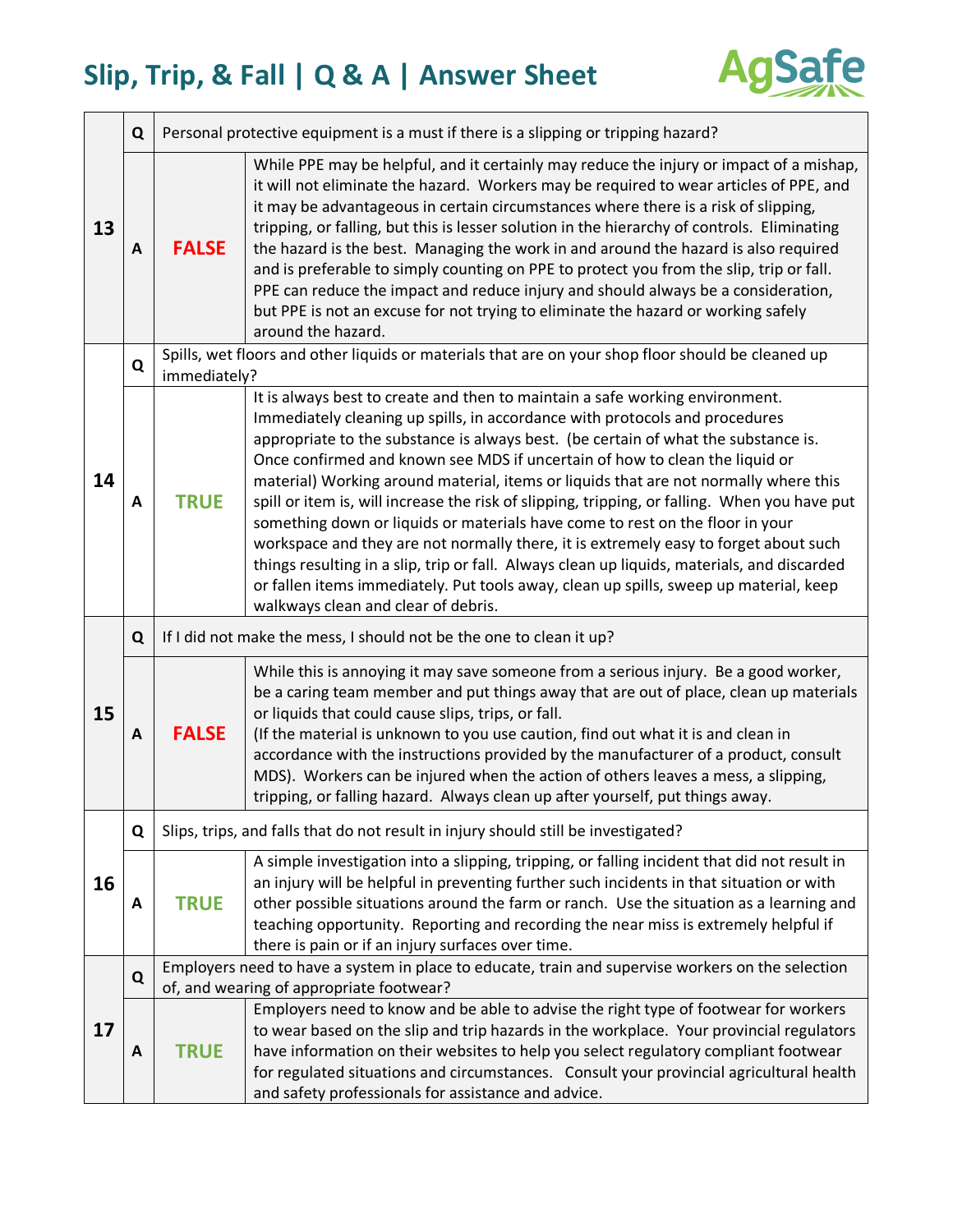

| 18 | Q | Slips happen when there is not enough grip or traction between the footwear and the walking<br>surface?                                                                                                                  |                                                                                                                                                                                                                                                                                                                                                                                                                                                                                                                                                                                                                      |  |
|----|---|--------------------------------------------------------------------------------------------------------------------------------------------------------------------------------------------------------------------------|----------------------------------------------------------------------------------------------------------------------------------------------------------------------------------------------------------------------------------------------------------------------------------------------------------------------------------------------------------------------------------------------------------------------------------------------------------------------------------------------------------------------------------------------------------------------------------------------------------------------|--|
|    | A | <b>TRUE</b>                                                                                                                                                                                                              | A lack of traction often results from substances on the walking surface such as water,<br>ice, oil, grease, dust, and debris. These substances may come from work processes,<br>spills, weather, leaks, loose items, or surfaces with varying traction. Inadequate<br>footwear can also cause slips.                                                                                                                                                                                                                                                                                                                 |  |
| 19 | Q | Trips happen when people lose their balance after their feet collide with objects, tools, cords,<br>machine parts, uneven surfaces, irregular pavement, or when they miss a step going up or down,<br>getting on or off? |                                                                                                                                                                                                                                                                                                                                                                                                                                                                                                                                                                                                                      |  |
|    | A | <b>TRUE</b>                                                                                                                                                                                                              | Wear proper fitting footwear, always be aware of your walking path, look where you<br>are going. Do not carry items that impede your vision and the ability to see where you<br>are going. Always be alert to your surroundings and where you are. You may have to<br>work where there is a rut in the ground or a surface issue or a tripping item that<br>cannot be eliminated. You will need to think about it, remember it, and step over or go<br>around it. Plan a route that does not take you across poor surfaces or over items<br>whenever you can. Eliminating the hazard is always the best thing to do. |  |
| 20 | Q | Falls that occur from same elevation are among the highest number of time loss and injury causing<br>falls in agriculture?                                                                                               |                                                                                                                                                                                                                                                                                                                                                                                                                                                                                                                                                                                                                      |  |
|    | A | <b>TRUE</b>                                                                                                                                                                                                              | While falls from elevation do occur in agriculture and require particular attention,<br>training, safe work practices and special training and attention, most falls impacting<br>agriculture are those that occur from the "same elevation". While different<br>jurisdictions in Canada classify such falls in different ways the common denominator is<br>that they are from less than 60cm or two feet.                                                                                                                                                                                                           |  |
|    | Q | Cellphone use is increasingly a factor in slips, trips, and falls?                                                                                                                                                       |                                                                                                                                                                                                                                                                                                                                                                                                                                                                                                                                                                                                                      |  |
| 21 | A | <b>TRUE</b>                                                                                                                                                                                                              | Cell phones are increasingly among the device or situation causing distraction and<br>putting workers at increased risk of slipping, tripping, or falling. Cell phones have a<br>great purpose and fill a great role in agriculture, but they must be used in a safe<br>environment when safe to do so and in accordance with safe work practices for the<br>task at hand.                                                                                                                                                                                                                                           |  |
| 22 | Q |                                                                                                                                                                                                                          | Putting tools away is more than just a safer way to work, it is good business?                                                                                                                                                                                                                                                                                                                                                                                                                                                                                                                                       |  |
|    | A | <b>TRUE</b>                                                                                                                                                                                                              | Knowing where things are when you need them, or when you must send someone to<br>get something for you from the shop is safer, more effective, and more efficient.<br>Putting tools and shop items away and having a designated place for all the things in<br>your shop area is more than just a matter of safety, it is a better way to do business.                                                                                                                                                                                                                                                               |  |
|    | Q | Poor lighting is never a contributing factor in slip, trip and fall incidents?                                                                                                                                           |                                                                                                                                                                                                                                                                                                                                                                                                                                                                                                                                                                                                                      |  |
| 23 | A | <b>FALSE</b>                                                                                                                                                                                                             | Poor or no lighting can often cause a slip, trip, or fall to occur. Having inspections that<br>include lighting fixtures, lighting conditions ensure that all are operating and providing<br>adequate light for the location or condition make any workspace safer. Ensure<br>inspections are done and that they include lighting of working areas. If work in an area<br>that is not able to be lighted, a farmyard, corral, or field, ensure a good headlamp or<br>flashlight is available and used.                                                                                                               |  |